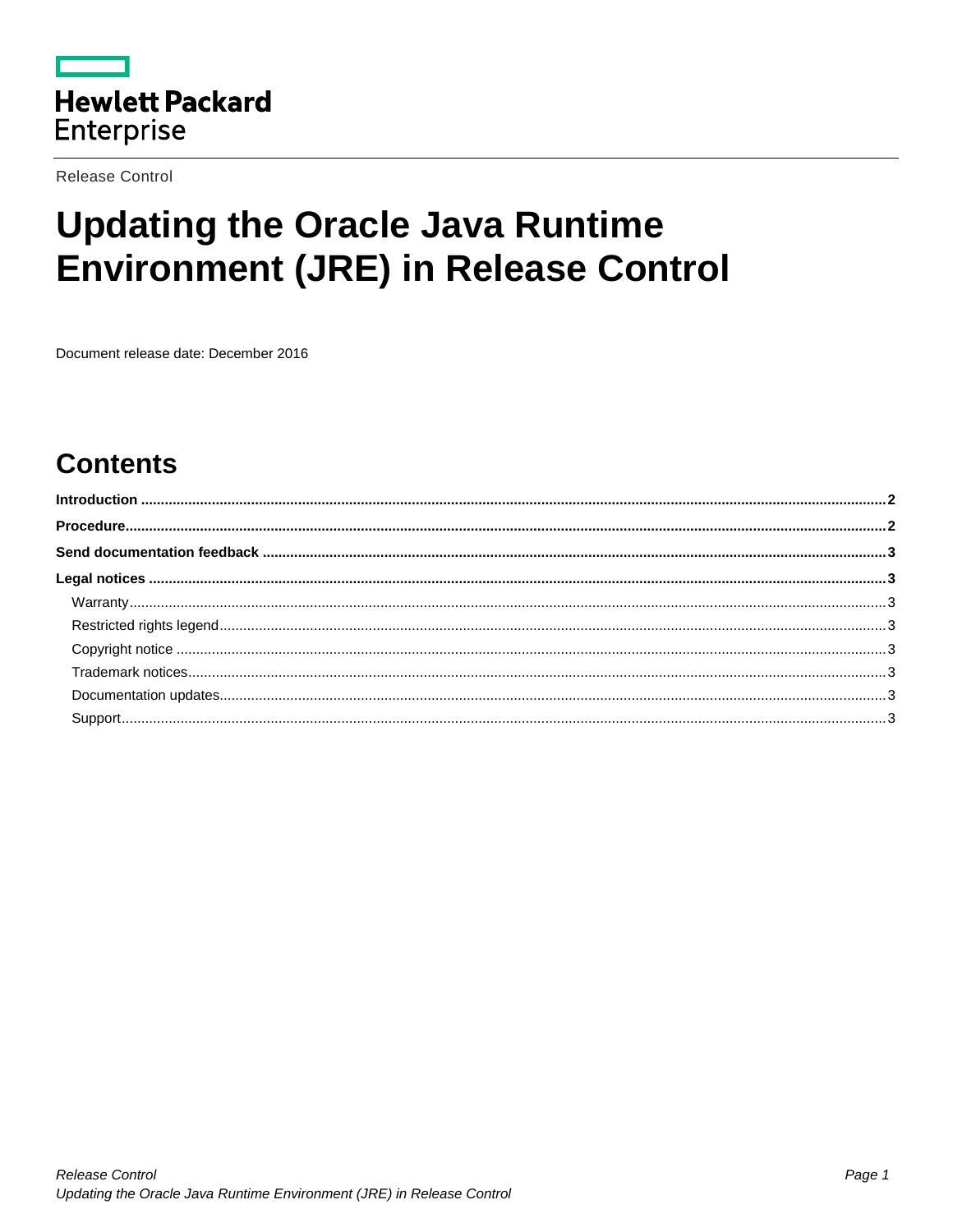## <span id="page-1-0"></span>**Introduction**

With each product release, HPE Release Control includes an embedded copy of the Oracle Java Runtime Environment (JRE). The Oracle JRE component is required to successfully run Release Control. This document describes how to update the embedded Oracle JRE in Release Control. You may need to perform this procedure when a new Oracle Java version is released but is not yet included in an official Release Control update or patch release.

An example of a situation where you may want to update the embedded Oracle JRE in Release Control is when Oracle releases an updated version of the JRE that includes critical security fixes. In this situation, review the Oracle Security Alert's Java SE Risk Matrix to understand the risks of not upgrading Java immediately and instead waiting for next Release Control patch that includes the updated JRE.

For more information about available Oracle Security Alerts, visit the following Oracle websites:

<https://blogs.oracle.com/security/>

<http://www.oracle.com/technetwork/topics/security/alerts-086861.html>

### <span id="page-1-1"></span>**Procedure**

To update the embedded JRE in Release Control, follow these steps:

1. Download the latest version from the following Oracle website:

<http://www.oracle.com/technetwork/java/javase/downloads/index.html>

2. Run the command that is appropriate for your operating system to stop Release Control.

#### **On Linux:**

./stop.sh

#### **On Windows:**

- a. From the Windows menu, select **Start** > **Run**, and then type "services.msc".
- b. In the Services window, select HP ReleaseControl 9.21 <*server name*>, and then click **Stop Service**.
- 3. Locate the Release Control installation path on your computer (for example, C:\HP\RC920).
- 4. Locate and delete the "java" subdirectory in the Release Control installation path from step 3. **Note:** This step deletes the older Java version embedded with Release Control. You may wish to archive or rename it instead in case you must revert these steps.
- 5. Extract the Java version that you downloaded in step 1 and copy it to the HP Release Control installation path from step 3. Ensure the directory of the newly extracted Java version is renamed as "java".
- 6. To validate the Java version, go to the "<HP Release Control installation path>/java/bin" folder, and then run the following command in a terminal:

java –version

**Note:** Ensure the above command returns the version that you downloaded in step 1.

7. Restart Release Control.

**Note:** Java 8 is supported as of Release Control 9.21.p3. Therefore, we recommend that customers who are using Release Control 9.21.p2 or earlier upgrade to Release Control 9.21.p3. If you must continue to use an earlier version of Release Control, you must use Java 7. To obtain the latest version of Java 7, a long term Oracle Support contract is required.

For more information, visit the following Oracle website: <http://www.oracle.com/technetwork/java/javase/downloads/eol-135779.html>